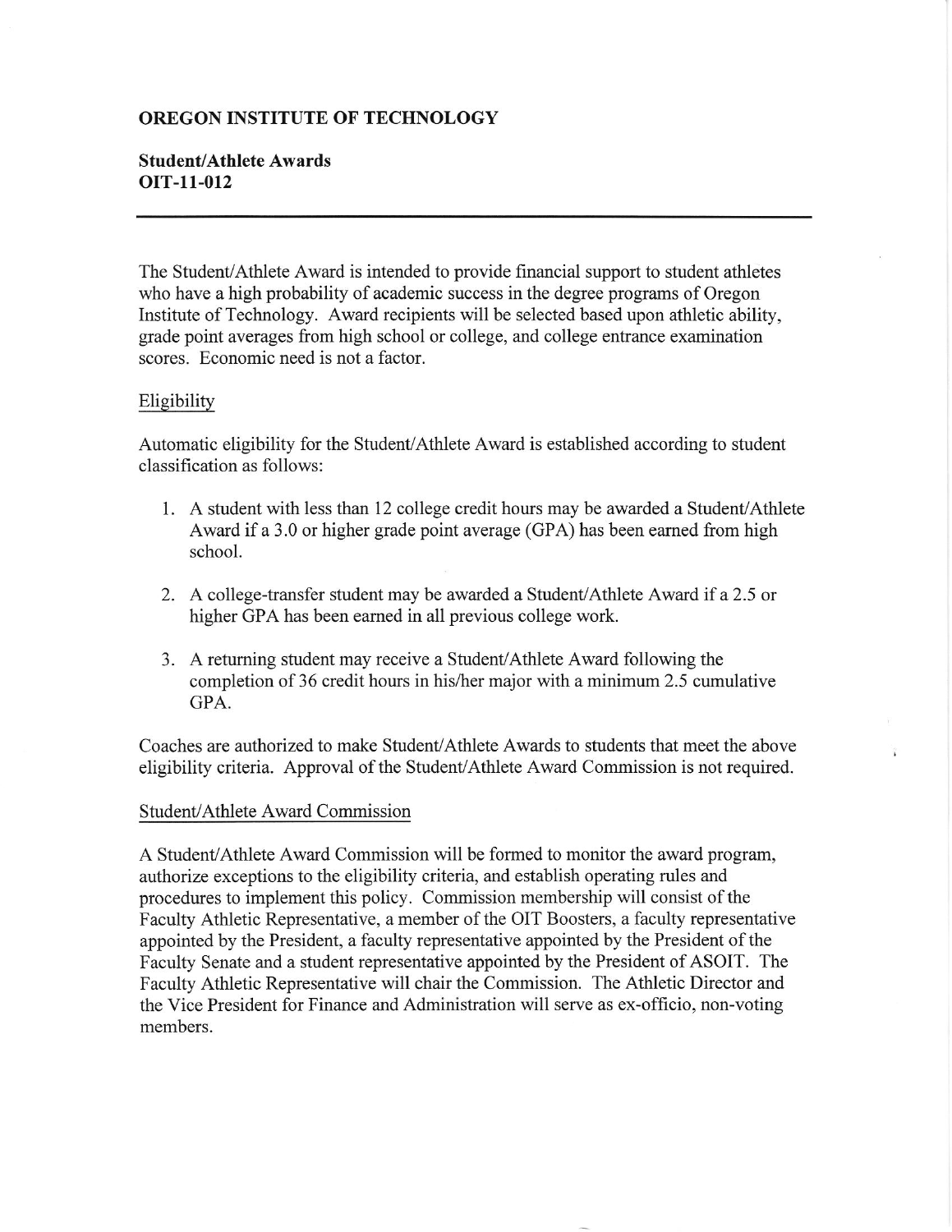Head coaches are responsible for submitting reports of awards to the Commission. Exceptions or appeals for students who do not meet the required grade point average will be submitted to the Commission for review and action.

The Commission is empowered to make eligibility exceptions in the interest of the student and the institution. However, the emphasis of this program is to reward student athletes who demonstrate exemplary performance in both scholastic and athletic endeavors.

The Commission will review the academic progress of award recipients at the beginning of each term. Failure to maintain the required 2.5 GPA may result in revocation of the award immediately or after one term of probation.

The Student/Athlete Award Commission will be convened whenever appropriate to conduct business or to serve students.

# Financing and Award Distribution

OIT Booster contributions and/or lottery funds will be used to finance the Student/Athlete Award program.

Funds available for support of the Student/Athlete Award program will be distributed according to the coaches' recommendations, provided students meet the eligibility criteria and remain in good academic and athletic standing. Athletic standing is related to participation, athletic eligibility and team behavior standards.

Individual awards will not exceed the amount of an 'NAIA full scholarship," which is generally defined as the cost of tuition, books, and room and board. Successful student athletes may receive continuing awards for up to four years at the coaches' discretion.

The Financial Aid Offrce will disburse awards as required by the Student/Athlete Award Commission.

Recommended by:

Faculty Senate  $-1/93$  $ASOIT - 1/93$ President's Council - 1/93